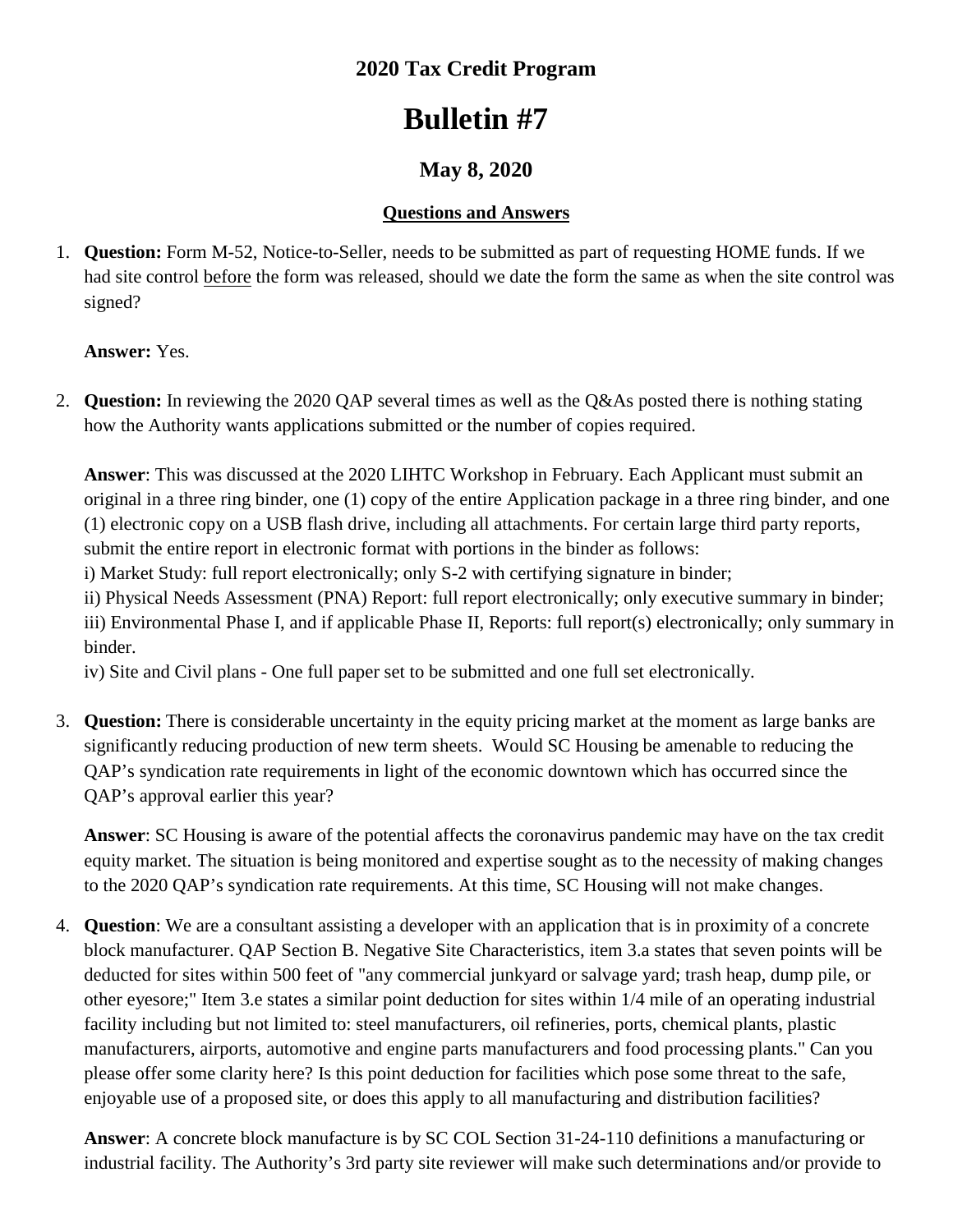the Authority for discussion; determination will then be made at the discretion of program staff. We are unable to pre-certify whether a site will or will not be considered an eyesore or an operating industrial facility.

5. **Question**: Our wetlands consultant indicates that the federal manual referenced in Exhibit W is no longer used in the industry.

**Answer:** Per our latest guidance from HUD (August 2019), "determine the presence or absence of wetlands, including non-jurisdictional wetlands, in accordance with the 1989 Federal Manual for Identifying and Delineating Jurisdictional Wetlands (A copy of the 1989 Federal Manual is available at: [https://digitalmedia.fws.gov/cdm/ref/collection/document/id/1341\)](https://digitalmedia.fws.gov/cdm/ref/collection/document/id/1341).

The Exhibit W must be completed as is. If a consultant prefers to use the 1987 manual, SC Housing will allow an additional Exhibit W to be submitted and completed utilizing the 1987 manual.

6. Should we use the new 2020 Income/Rent limits in our 9% apps or should we use the 2019 limits?

**Answer**: 2020 for LIHTC units; 2019 for HOME-assisted units.

7. **Question**: The wording in the QAP changed from last year and no longer mentions guarantor specifically regarding financial capacity. Could we submit the same information that we submitted for our 2019 9% apps with updated financials?

**Answer**: For financial capacity, a financial guarantor must be a member of the Development Team as defined in the QAP. The 2020 QAP Section V., H. Required Capacity, states, "The Development Team must demonstrate its financial capacity to complete the project….. 1. If any member or combination of members of the Development Team can demonstrate combined minimum net worth of \$5 million dollars and minimum unrestricted liquid assets of \$500,000 dollars, the Development Team will be deemed to have the required financial capacity.

Development Team is defined on page 10 of the 2020 QAP:

(1) Proposed Owner and its Principals

(2) Developer and its Principals (and Junior Developer, if applicable).

On page 11, Principal is defined as "any entity or individual that holds a majority ownership interest in the entity that has material control over the party identified."

8. **Question**: In answer to Bulletin #6, Question #3: Item 3h states: 3. Site and Civil plans using a scale of 1" = 30' or 40' with a north arrow that includes: item (h) "Existing elevations and proposed elevations." Please clarify that the definition of a full survey is "a full Topographic survey prepared by a registered land surveyor" to meet the requirement of 3h of the QAP. Answer: A full survey that includes topographic data is required.

Does that include acquisition/rehabilitation projects?

#### **Answer**: Yes.